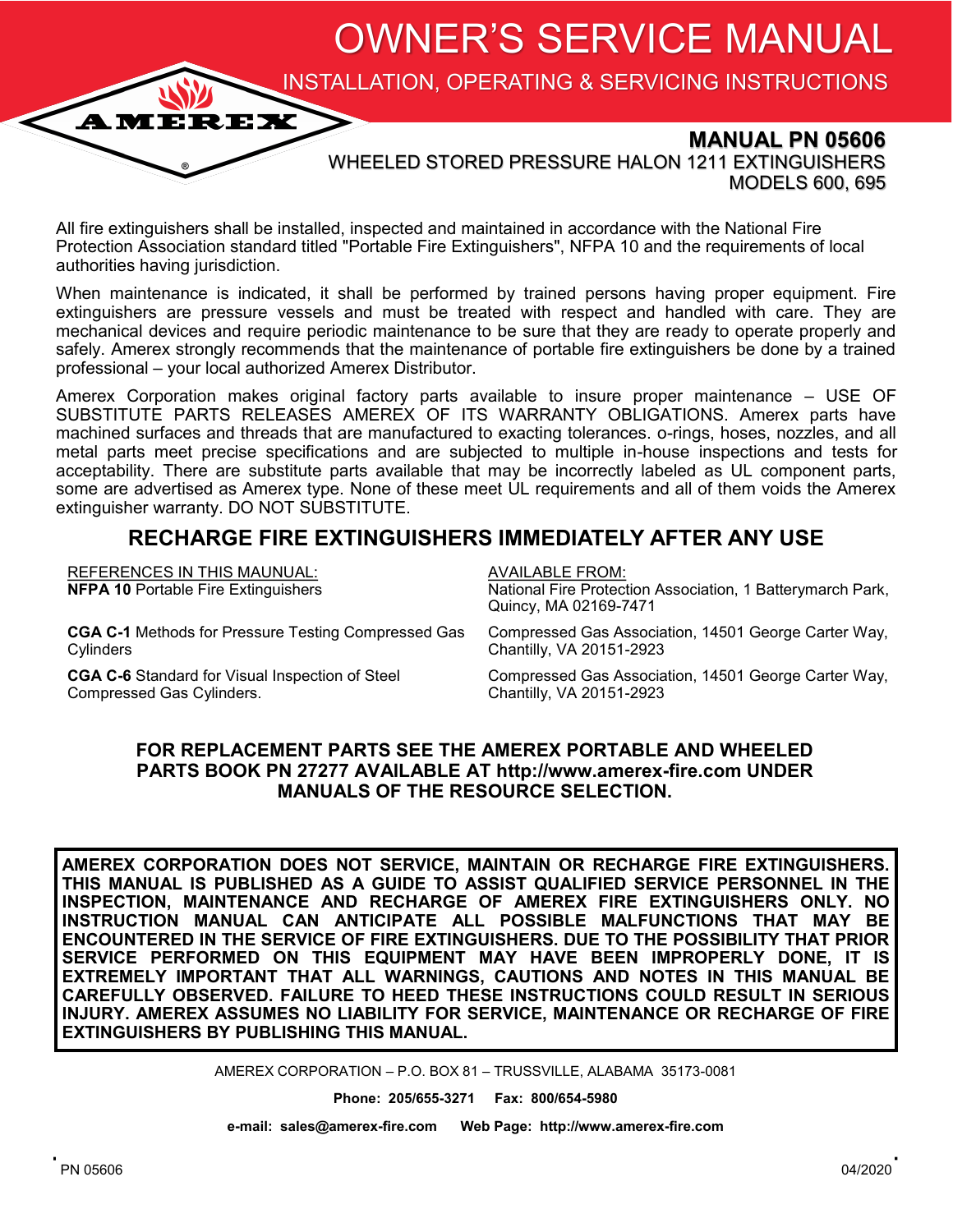# **INTRODUCTION**

Amerex Wheeled Halon 1211 fire extinguishers provide "clean agent" fire fighting capability far exceeding that achievable with hand portable types. Models 695 (50 lb) and 600 (150 lb) are stored pressure wheeled Halon 1211 liquefied gas extinguishers. Highly effective on Class A (ordinary combustibles), Class B (flammable liquids) and non-conductive in Class C (energized electric) hazards. Model 600 may be towed at speeds up to 15 mph over paved surfaces and can be easily managed by one person.

To provide optimum extinguisher reliability, recharging shall be performed by persons trained in fire extinguisher maintenance and servicing. This manual shall be used as a guide for installing and servicing these Amerex extinguishers. The best place to have your extinguishers serviced and recharged is your "Authorized Amerex Distributor" who has the professional experience and equipment to do it properly.

# **PREPARING YOUR NEW EXTINGUISHER FOR USE**

- 1. Remove all wrappings, straps and pallet retaining bolts.
- 2. Examine the extinguisher for shipping damage.
- 3. Check to insure that the hose connection at the discharge valve and the nozzle connection to the hose are tight.
- 4. Check to insure that the shut-off nozzle is in the closed position. The pull pin shall be installed and the tamper seal intact.
- 5. Visually inspect the pressure gauge. The pressure gauge shall be in the green zone (200 ±10 psi range). the method used to determine proper agent fill is by weighing the extinguisher and comparing to weight recorded when initially installed or when previously recharged.
	- **NOTE: Halon 1211 is a liquefied gas that generates its own vapor pressure. Temperature can affect the pressure gauge reading. Normal "properly charged" markings are correct for 70°F (21° C.) Generally, as temperatures go up, pressure readings go up. Conversely, lower temperatures result in lower readings. The relative pressure gauge vs. temperature reading for Amerex 50 and 150 lb. Halon 1211 wheeled extinguishers is as follows:**

| Temperature °F              | -40 | 32  | 70    | 120  |
|-----------------------------|-----|-----|-------|------|
| Temperature °C              | -40 | n   | 21    | 49   |
| <b>Pressure Gauge (psi)</b> | 127 | 168 | - 200 | -263 |

**When in doubt, condition the extinguisher to 70°F (21°C) for several hours to obtain accurate indications.**

6. Record the date and weight of the unit when placed into service on the inspection tag and attach it to the extinguisher.

### **OPERATION**

- **WARNING: HIGH CONCENTRATIONS OF HALON 1211 CAN CAUSE RESPIRATORY PROBLEMS. CONCENTRATIONS GREATER THAN 2% BY VOLUME SHALL BE AVOIDED.**
- **CAUTION: PERSONS EXPECTED TO USE THIS EXTINGUISHER SHALL BE TRAINED IN INITIATING ITS OPERATION AND IN THE PROPER FIRE FIGHTING TECHNIQUE. "DRY RUN" AND VISUAL AID TRAINING WILL PREPARE PERSONNEL WITH THE FEEL FOR THIS EXTINGUISHER SO THAT THE MOST EFFECTIVE APPLICATION CAN BE UTILIZED IN AN EMERGENCY. THE BASIC OPERATING INSTRUCTIONS ARE CONTAINED ON THE PICTOGRAM OF EVERY EXTINGUISHER. THE FOLLOWING ELABORATES ON THESE INSTRUCTIONS:**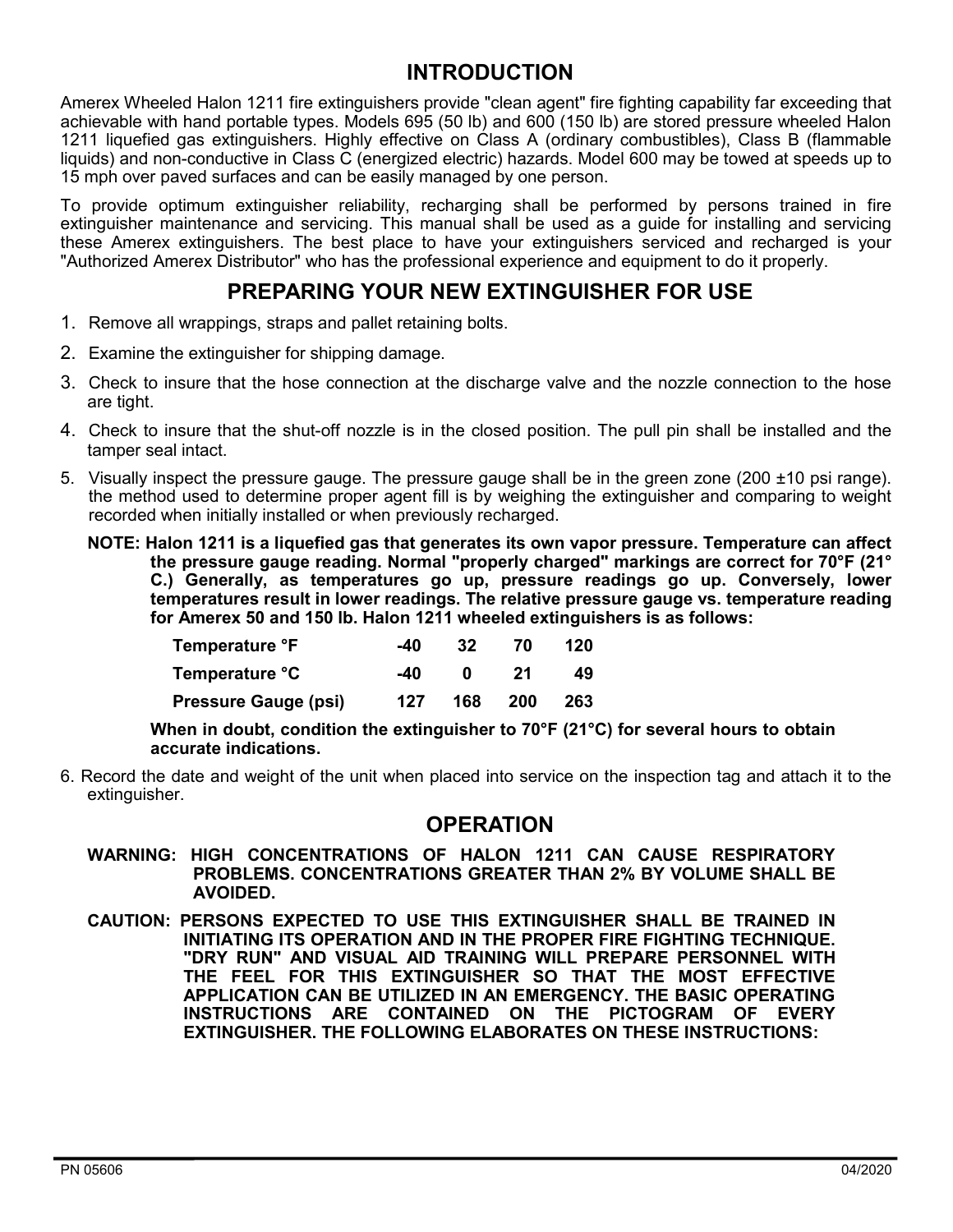1. Move the extinguisher to within approximately 30 ft (9 m) for 50 lb, 40 ft (12 m) for 150 lb of the fire site. Keep the extinguisher upright.

#### **NOTE: The model 600 extinguisher may be operated in either the vertical or reclined position; however, it will discharge more agent in the vertical position. The model 695 MUST be operated in the UPRIGHT position.**

- 2. Twist and pull the pull pin. Open cylinder discharge valve by rotating (pulling) the valve lever toward the hose 90°. The hose is now pressurized with chemical.
- 3. Pull discharge nozzle, with lever in the closed position, from the mount and extend the hose from the storage rack.
- 4. Stand back 15 ft (4 m) to 30 ft (10 m) from the fire and aim the nozzle at base of flames nearest you. Open nozzle by pulling handle toward you (be prepared for a discharge recoil by holding the nozzle firmly).
- 5. Sweep side to side across the base of the fire and past both edges. Progressively follow up until the fire is extinguished. Work the fire away from you while being alert for flashbacks. Move closer as the fire is extinguished but not so close as to scatter or splash the burning materials.
- 6. When the fire is out, push the nozzle lever forward to the closed position.
- 7. Evacuate and ventilate the area immediately after extinguishing the fire. The fumes and smoke from any fire may be hazardous and can be deadly.

#### **WARNING: SYMPTOMS OF OVER-EXPOSSURE TO PURE HALON ARE DIZZINESS, IMPAIRED COORDINATION AND REDUCED MENTAL ACUITY. PERSONS SUFFERING FROM OVER-EXPOSURE SHALL BE IMMEDIATELY REMOVED TO FRESH AIR. IF UNCONSCIOUS GIVE RESPIRATION AND OBTAIN MEDICAL AID. USE OF ADRENALIN OR SIMILAR DRUGS SHALL BE AVOIDED.**

|                            | <b>MODEL 695</b> | <b>MODEL 600</b> |
|----------------------------|------------------|------------------|
| Discharge Time (approx.)   | 35 seconds       | 43 seconds       |
| <b>Range (Agent Throw)</b> | 25 to 35 feet    | 35 to 40 feet    |
| <b>Hose Length</b>         | 25 feet          | 50 feet          |

# **SHUTDOWN**

- **CAUTION: BEFORE PERFORMING THE SHUTDOWN PROCEDURE AND PREPARING TO MOVE THE EXTINGUISHER TO THE RECHARGE LOCATION, DETERMINATION MUST BE MADE THAT THE FIRE IS COMPLETELY EXTINGUISHED AND THERE IS NO DANGER OF A FLASHBACK.**
- 1. Rotate cylinder discharge valve lever 90° to the closed position. Install pull pin to prevent accidental actuation while transporting to recharge location.
- 2. Remove residual agent from hose.

#### **CAUTION: Do not leave Halon 1211 in the hose as over-pressurization and deterioration of the hose may occur.**

- 3. Return the extinguisher to the upright position.
- 4. Coil the hose onto the storage rack and position the nozzle into the mount in preparation for transport to the recharge location.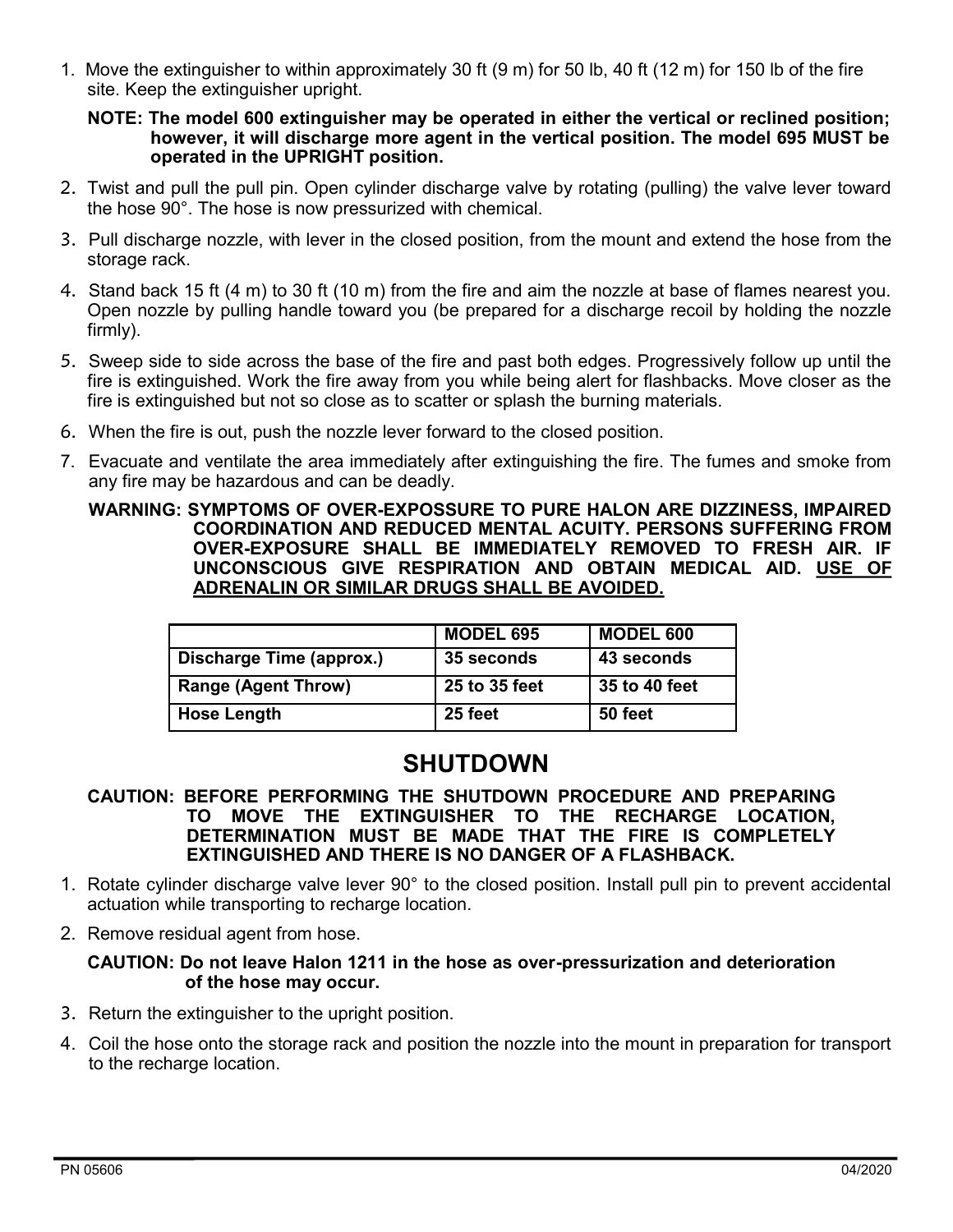# **INSPECTING THE EXTINGUISHER**

**This extinguisher must be inspected at regular intervals (monthly or more often if circumstances dictate) to insure that it is ready for use. Inspection is a "quick check" that a fire extinguisher is available and is in operating condition. It is intended to give reasonable assurance that the fire extinguisher is fully charged. This is done by verifying that it is in its designated place, that it has not been actuated or tampered with, and that there is no obvious physical damage or condition to prevent its operation.**

# **PERIODIC INSPECTION PROCEDURES**

**(Monthly or more often if circumstances dictate)**

NFPA 10 Periodic inspection of fire extinguishers shall include a check of at least the following items:

- 1. Located in designated place.
- 2. No obstruction to access or visibility.
- 3. Pressure gauge reading or indicator in the operable range or position.
- 4. Operating instructions on nameplate and facing outward.
- 5. Tamper seal not broken or missing.
- 6. Examination for obvious physical damage, corrosion, leakage, or clogged nozzle.
- 7. Determine fullness by weighing.
- 8. Hose properly coiled and shut-off nozzle in its mount.
- 9. Wheels rotate freely.

#### **MAINTENANCE**

**NFPA 10 Maintenance is a "thorough check" of the extinguisher. It is intended to give maximum assurance that a fire extinguisher will operate effectively and safely. It includes a thorough examination for physical damage or condition to prevent its operation and any necessary repair or replacement. It will normally reveal if hydrostatic testing or internal maintenance is required.**

# **MAINTENANCE PROCEDURE**

1. Clean extinguisher to remove dirt, grease or foreign material. Check to make sure that the instruction pictogram is securely fastened and legible. Inspect the cylinder for corrosion, abrasion, dents or weld damage. If any damage is found and you doubt the integrity of the cylinder, hydrostatically test to factory test pressure, using the proof pressure method, in accordance with instructions in CGA pamphlet C-1 and C-6 and NFPA 10. See proper method of depressurizing and reclaiming Halon 1211 in Complete Maintenance procedures.

#### **NOTE: WHEN CLEANING, AVOID USE OF SOLVENTS AROUND THE PRESSURE GAUGE. THEY COULD SERIOUSLY DAMAGE THE PLASTIC GAUGE FACE.**

- 2. Inspect the extinguisher for damaged, missing or substitute parts. Only factory replacement parts are approved for use on Amerex fire extinguishers.
- 3. Weigh the extinguisher and compare with weight printed in the "Weight Block" section on the nameplate (label). Recharge extinguisher if weight is not within indicated allowable tolerances.
- 4. Check the date of manufacture printed on the extinguisher label (nameplate) or on the agent cylinder dome. The agent cylinder must be hydrostatically (proof pressure) tested every 12 years to the test pressure indicated on the nameplate (will vary according to size). Model 695, 50 lb. (480 psi); Model 600, 150 lb. (500 psi). Discharge hoses must also be hydrostatically tested (proof pressure) every 12 years to 300 psi, or service pressure, whichever is higher.
- 5. Visually inspect the pressure gauge:
	- a. If bent, damaged or improper gauge, depressurize and replace.
	- b. If pressure is low, check for leaks.
	- c. If over pressurized (overcharged), depressurize the extinguisher and follow recharge instructions.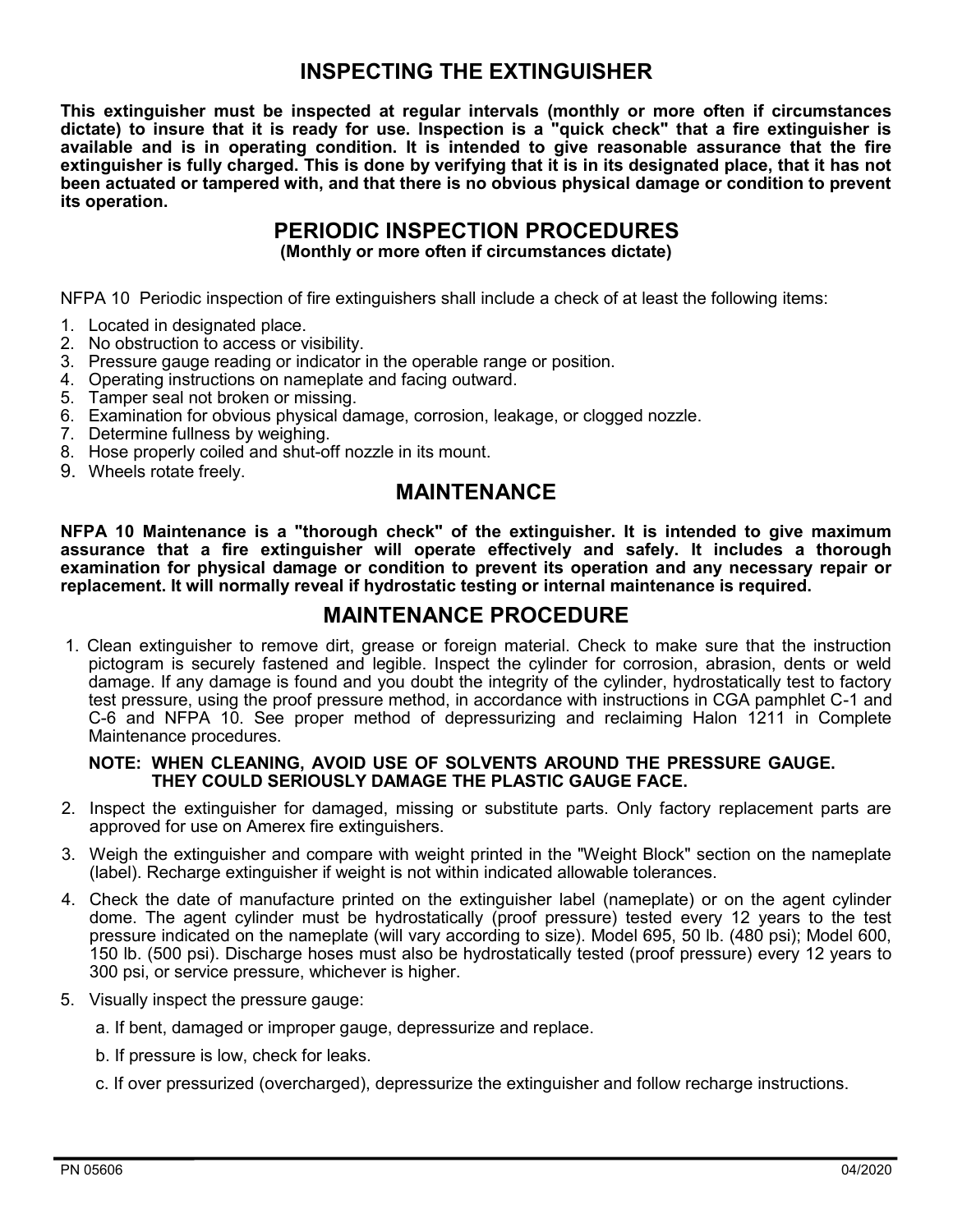- 6. If the Model 600 is so equipped, check the agent lever indicator. The indicator arrow shall be in the Green zone. Refer to the Trouble Shooting guide if there are any problems with the indicator.
- 7. Check pull pin for freedom of movement. Replace if bent or if removal appears difficult.

#### **WARNING: ALWAYS OPEN THE SHUTOFF NOZZLE HANDLE SLOWLY. ANY EVIDENCE OF AGENT IN THE NOZZLE INDICATES THAT THE UNIT MAY HAVE BEEN USED AND THE USE NOT REPORTED. BE PREPARED FOR A POSSIBLE DISCHARGE AND NOZZLE RECOIL.**

- 8. Check the nozzle shutoff lever for freedom of movement (open and close several times). If the operation is impeded, disassemble the nozzle, replace parts and/or properly lubricate as necessary. Make sure that the nozzle tip is clear and unobstructed.
- 9. After making sure that there is no residual pressure in the discharge hose, disconnect it from the operating valve. Blow air through the hose and nozzle assemblies to insure that the passage is clear of foreign material. Check the couplings, hose and hose gasket for damage or deterioration – replace as necessary.
- 10. Inspect the valve assembly for corrosion or damage to hose thread connection. Visually inspect the safety disc assembly on the Model 600 discharge valve. Replace valve assembly or component parts as necessary following the proper depressurization and recharge procedures. If valve removal is necessary, complete all steps in the Recharge Procedure.
- 11. Reconnect the hose to the agent cylinder. Properly coil the hose on the rack and install the nozzle (with the lever in a closed position) on the mount.

#### **NOTE: When assembling the hose to the agent cylinder or nozzle to the hose, tighten the coupling 1/4 turn after contacting the hose gasket.**

- 12. Inspect the wheels on to insure they rotate freely. Lubricate as required.
- 13. Check carriage assembly for loose nuts, bolts, frame distortion or damage. Check welds for damage or corrosion. Replace damaged parts or make repairs as necessary.
- 14. Install new tamper seal and record service data on the extinguisher inspection tag.
- 15. If the extinguisher has been moved to perform service, make sure that it is returned to its proper location.

### **COMPLETE MAINTENANCE (SIX YEAR MAINTENANCE)**

**NFPA10 Every 6 years, stored pressure extinguishers shall be emptied and subjected to the applicable maintenance procedures. When the applicable maintenance procedures are performed during periodic recharging the six year requirement shall begin from that date.**

#### **WARNING:**

- **a. Before attempting to de-valve the extinguisher for Maintenance, Hydrotest or Recharging be sure that it is completely depressurized. Halon 1211 generates a vapor pressure of 22 psi @ 70°F. NEVER VENT TO THE ATMOSPHERE. Recover agent and vapor according to the instructions below.**
- **b. Never have any part of your body over the extinguisher while removing the valve assembly.**
- **c. Halon 1211 shall not be mixed with even the slightest amount of moisture. Prolonged exposure of a de-valved cylinder to ambient air shall be avoided to prevent moisture contamination and cylinder rusting.**

### **COMPLETE MAINTENANCE (SIX YEAR MAINTENANCE) PROCEDURES**

1. Complete items 1 through 9 in Maintenance Procedure above.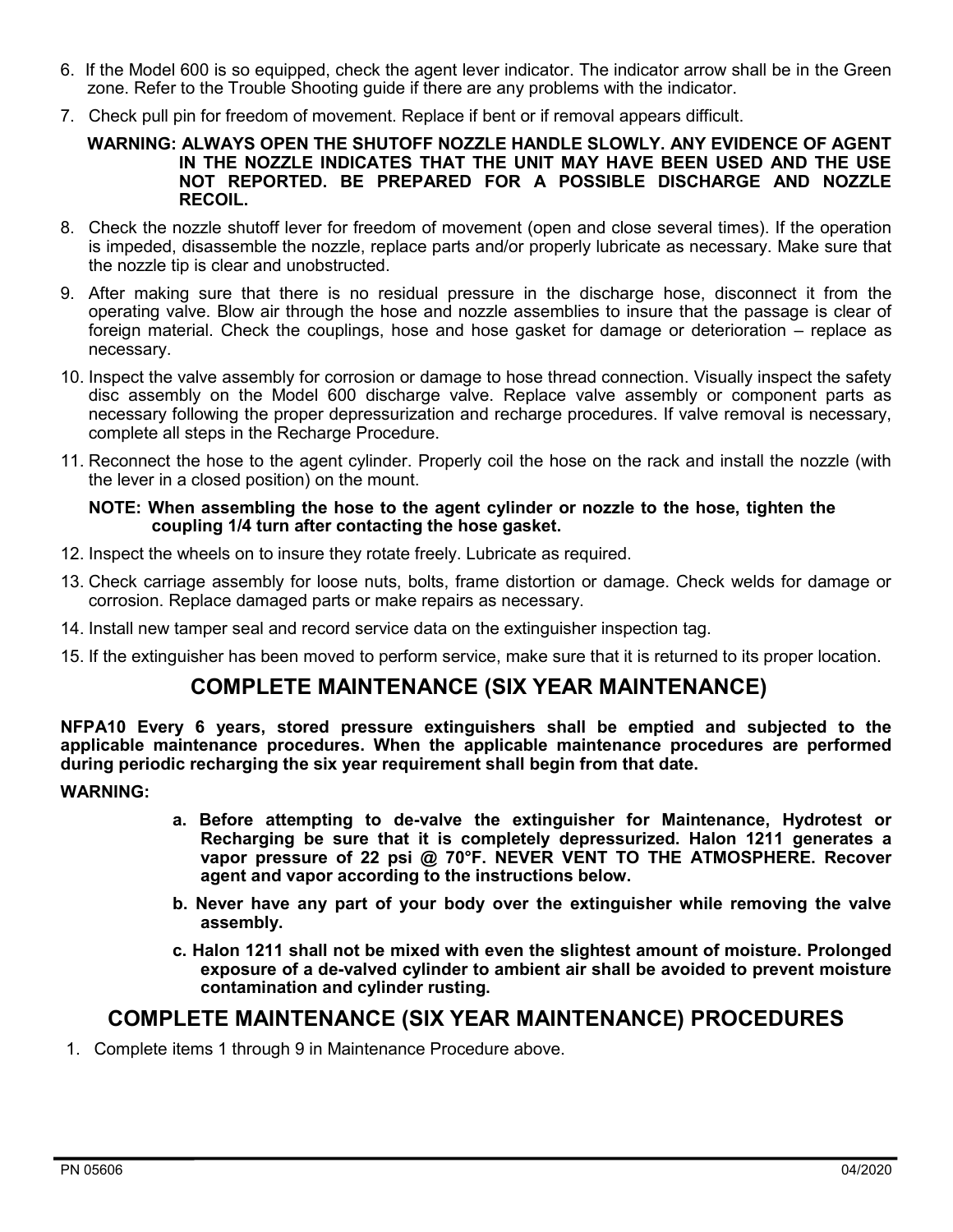- 2. Attach the appropriate recharge adapter to the extinguisher operating valve on the extinguisher cylinder. Empty the extinguisher of all pressure and Halon 1211 using a listed Halon Recharge/Recovery system and a bulk Halon supply cylinder with sufficient empty capacity to accept the contents of the extinguisher.
	- **NOTE: Every effort shall be made to halt unnecessary escape of Halon 1211 to the atmosphere to prevent detrimental environmental effect. High Efficiency Halon 1211 Recharge/Recovery (vacuum pump type) systems (UL Standard 2006) are commercially available. The Getz HR-1 (UL Approved) unit assures a minimum of 99% recovery efficiency. It allows a means of checking for and removing moisture or contamination during the recovery process.**
- 3. When extinguisher is empty of all agent and pressure, remove valve assembly and disassemble by removing downtube, spring and valve stem assembly. Discard valve stem assembly and collar o-ring.
- 4. Thoroughly clean all parts of the disassembled valve with a soft bristle brush or soft cloth. Blow the valve out with dry nitrogen.
- 5. Install a NEW Amerex valve stem assembly after lightly lubricating the valve stem o-ring with V-711 or equivalent (do not lubricate the valve stem seal). Reassemble the spring and downtube. Carefully install a NEW collar o-ring which has been lightly lubricated with V-711 or equivalent. Set the valve assembly aside.
- 6. Inspect the cylinder interior following CGA Visual Inspection Standard C-6. If a hydrotest has been performed or any moisture is evident, the cylinder shall be immediately warm air dried.
- 7. Clean the o-ring seating groove in the cylinder neck. If any rust is evident, remove by using a fine emery cloth (200 grit). Clean the surface and lubricate the entire sealing area with a thin film of V-711 or equivalent. Install the valve assembly in extinguisher cylinder. Hand tighten firmly.
- 8. Use the Getz HR-1 system to purge the residual air from the extinguisher cylinder.

### **RECHARGE**

NFPA 10 is the replacement of the extinguishing agent (also includes the expellant for this type of extinguisher.

#### **WARNING:**

- **a. Use a protective shield between you and the pressure gauge while charging an extinguisher. Do not stand in front of the gauge if a shield is not available.**
- **b. Use a regulated pressurizing source of dry nitrogen only with a minimum dew point of minus 70ºF (minus 57ºC). Set the regulator to no more than 25 psi above the extinguisher operating pressure.**
- **c. Check and calibrate regulator gauge at frequent intervals. The regulator gauge shall be used to determine when the intended charging pressure has been reached. Do not use the extinguisher gauge for this purpose.**
- **d. Never leave an extinguisher connected to a regulator of a high pressure source for an extended period of time. A defective regulator could cause the cylinder to rupture due to excessive pressure.**

### **RECHARGING PROCEDURE**

1. Perform steps 1 through 8 of the "Complete Maintenance (Six Year Teardown)" section.

#### **CAUTION**: **ALL EXTINGUISHER AND CHARGING SYSTEM VALVES MUST BE CLOSED BEFORE STARTING THIS PROCEDURE.**

2. Thoroughly clean all parts of the disassembled valve with a soft bristle brush or soft cloth. Blow the valve out with air or nitrogen. Inspect the collar o-ring, valve stem, spring and downtube assembly, and replace parts if worn or damaged. Lubricate the collar o-ring and small o-ring on the valve stem with V-711 (do not lubricate the valve stem seal)